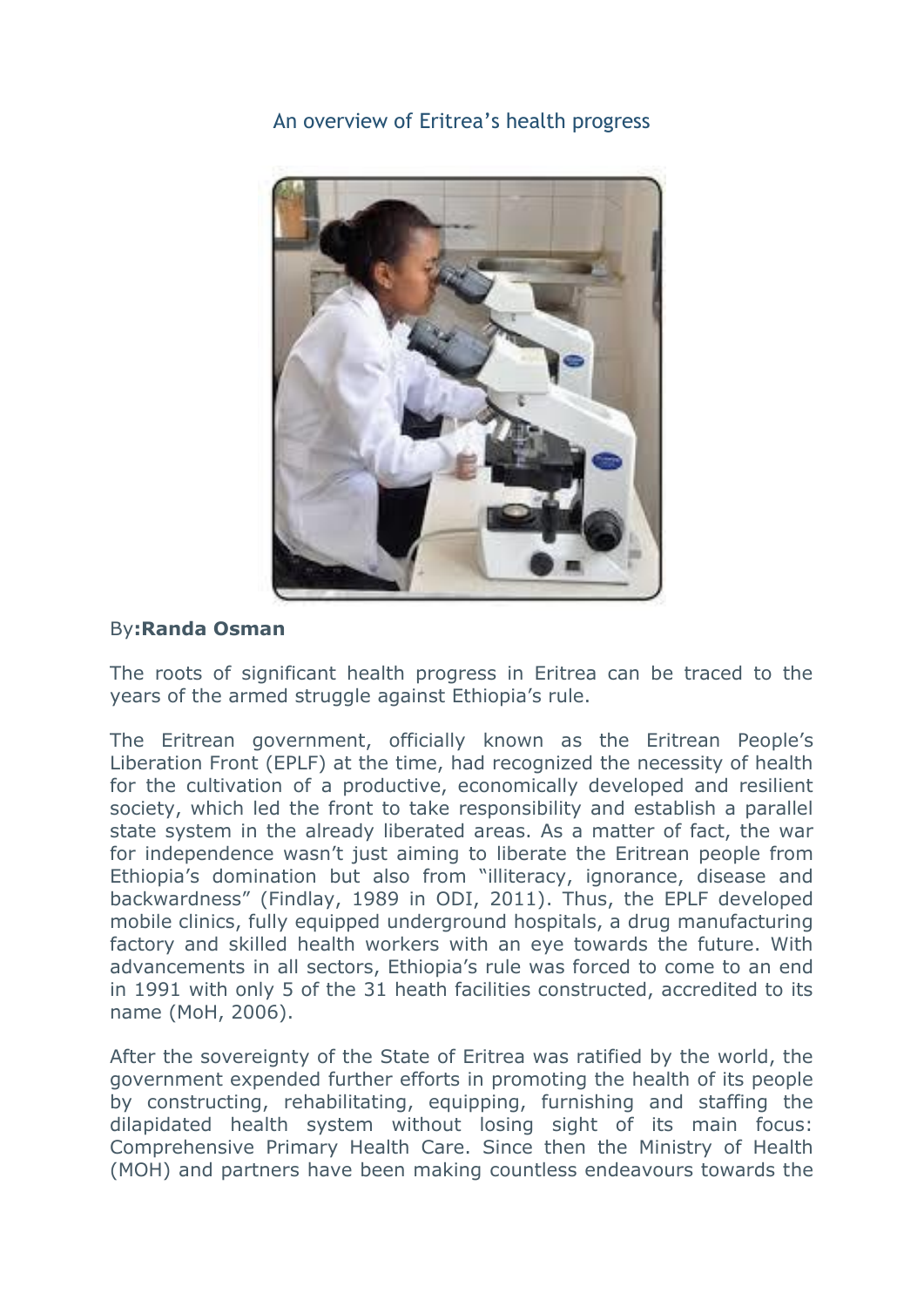"provision of sustainable quality health care that is effective, efficient, acceptable, affordable and accessible to all citizens" (NHP, 2010). This led to the construction or rehabilitation of a total of 28 hospitals, 13 community hospitals, 53 health centres and 186 health stations (HSSDP II, 2016) nation-wide to attain universal health coverage. The MOH's mantra of "Health for All" further led to the introduction of the nominal user's fee scheme which allowed the society to enjoy health care services for free or with nominal charge. This scheme holds anyone with very low economic status eligible for exemption if he/she brings a poverty certificate from the Local Government. Moreover, the MOH connects the three-tier health care delivery system it follows through a free referral network.

In addition to the inheritance of a devastated infrastructure, the country's skilled man power was not sufficient to meet the scale of the society's health needs. Thus, the government put its emphasis on human capital investment by establishing unprecedented colleges for the production of new health cadres and pioneering in-service and on-the-job training to strengthen the existing workforce. Consequently, the doctor-population ratio has increased from 1: 37,500 in 1991 to 1: 17,000 in 2016, while nurse to population ratio has increased from 1: 9,500 in 1991 to 1: 3,386 in 2016 (HSSDP II, 2016). In line with the MOH's principle of equity, Eritrea is one of the few countries in Africa to decentralize health services, allowing no disparities in health personnel allocation between urban and rural settings.

According to the government's Macro policy, "the overall vision of Eritrea's future progress is ultimately to tone up the human capital, particularly through strengthening the education and health sectors" (GoE 1994 in ODI, 2011). The key elements of Health and Education together with the government's principle of self-reliance, enshrined at the core of this policy, proved to be mutually reinforcing and served Eritrea well in registering commendable progress in the health sector.

Eritrea has been one of the few countries to achieve Millennium Development goal 4 by reducing under-five mortality rate by two-thirds between 1990 and 2013 (two years earlier than the due date), that is from 150 to 50 deaths per 1000 live births (MoH, 2014). This figure has further declined to 44 per 1000 live births in 2016 (WHO, 2017). Likewise, infant mortality rate has decreased from 93 per 1,000 live births in 2010 to 33 per 1,000 births in 2016 (WHO, 2017). These declines are owed to the Ministry's focus on Primary Health Care, which includes cost-effective interventions capable of offering the greatest health impacts. The strategy of basic health care has helped the country eliminate maternal and neonatal tetanus and reduce measles incidence to less than 90% of the 1991 levels (WHO, 2017). Eritrea has also been certified as "Dracunculiasis-free" (guinea-worm disease) and has achieved polio-free status (WHO, 2017). Recently, the country has also been able to maintain